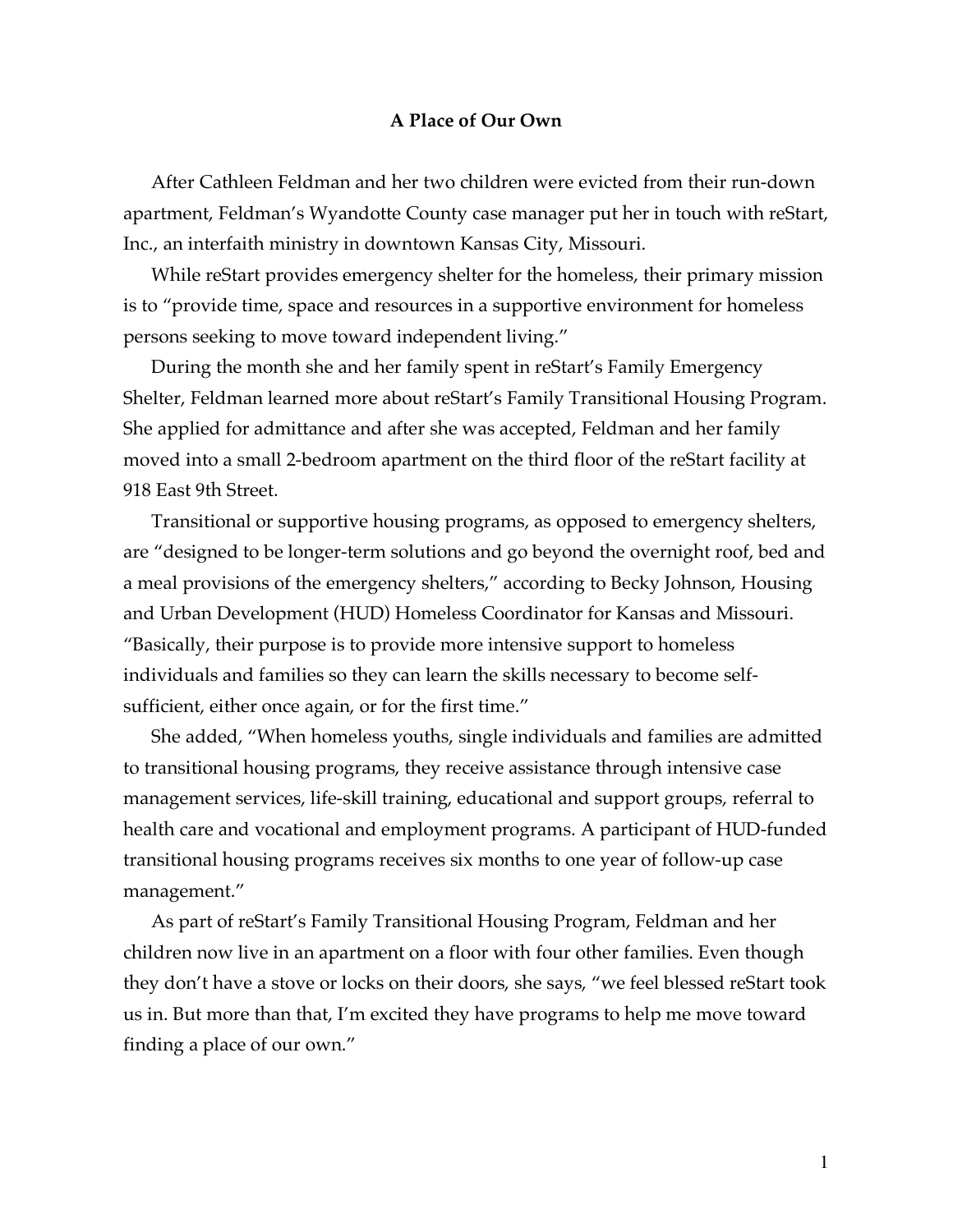The numbers reflect how fortunate she was, not just to find shelter in an emergency situation, but to find temporary housing for a month – or even up to two years – in which to get herself and her family back on track.

Cynthia Larcom, Director of the Homeless Services Coalition (HSC) of Kansas City, noted that a "point-in-time" survey of transitional housing held in Kansas City, Missouri on November 6, 2000, showed an inventory of 112 available units for families with a documented need for 417 units, representing 1,168 people. That meant that over 300 families could not be served."

reStart has been doing what they can to fill that need for over 18 years. To help raise funds for its programs, reStart joined the HSC. The Coalition coordinates and prepares the paperwork for the annual Continuum of Care Homeless Assistance Application to HUD, which is allocated among the 60 diverse local organizations who belong to the Coalition.

As a participating member, Larcom noted, "reStart will receive funds from the recent \$4.8 million in homeless assistance grants awarded to the Kansas City Metro Area and just announced by HUD on Wednesday, November 28, 2001."

Last year, reStart reported total funding of \$1,216,047, up from \$911,256 in 1999. "Around 43 percent of those revenues," said Allen Powell, Director of Fiscal Services, "comes from federal, state and local grants, including almost 25 percent from governmental HUD grants."

As a requirement of any governmental funding, Powell spends the majority of his time documenting reStart's spending against each of these grants. "The grants are reimbursable, which means we spend the money first, then apply to the government for reimbursement under the grant. The government requires monthly, quarterly and annual reports," said Powell. "My responsibility is to track how many people are being served in each of the different programs the center offers so we can justify the costs of our programs."

"An almost equal amount of funding – about 41 percent," said Powell, "comes from private donations. We also earn about 11 percent of our revenue from a \$10 monthly rent and maintenance fee we charge to families in the supportive housing area, and we receive other revenues of 5 percent."

While private funding doesn't require specific governmental reporting, the reStart Board of Directors, a cross-section of Kansas City professional people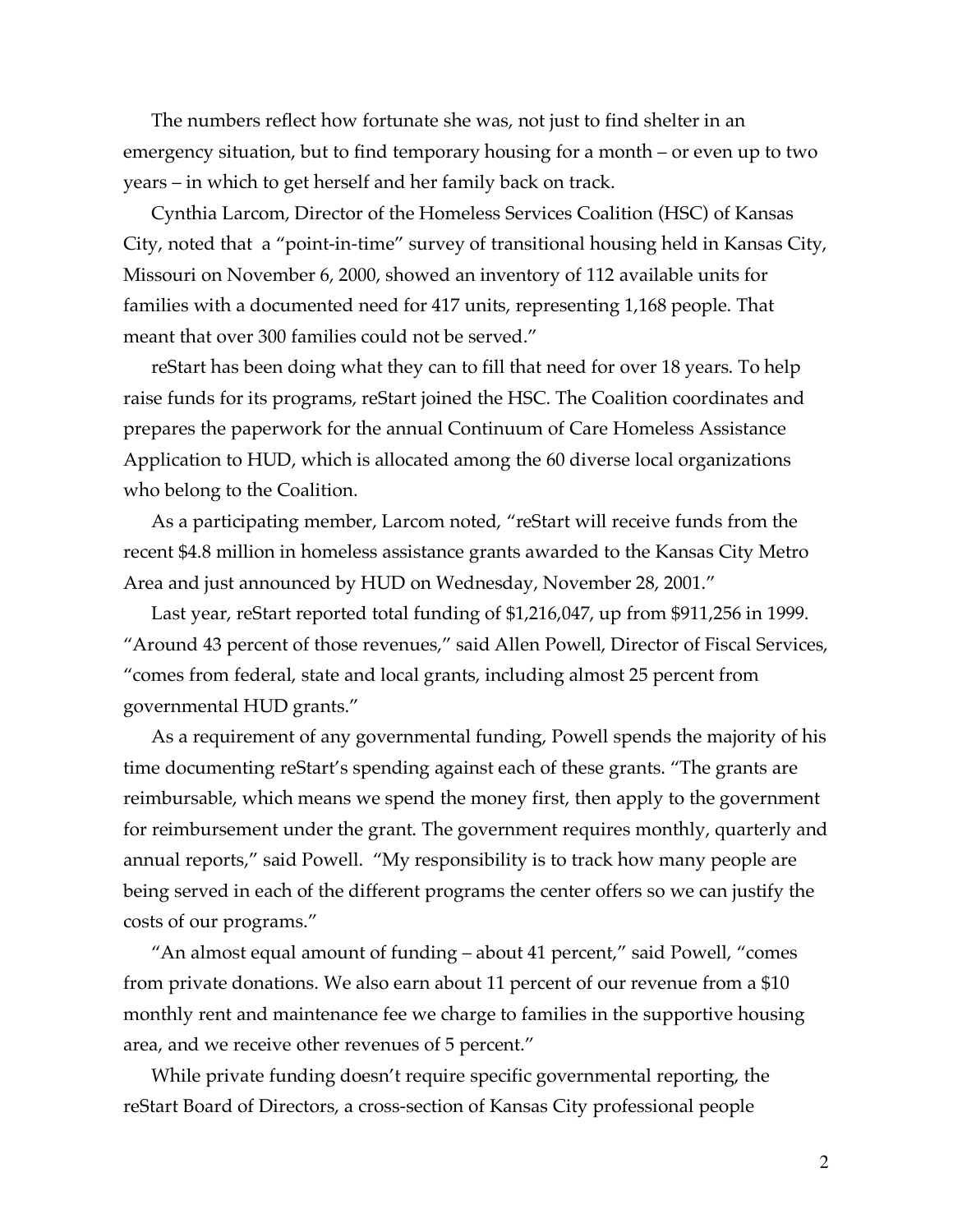including former mayor Emanuel Cleaver III who serves as Secretary, does require extensive reporting on program expenditures.

Powell noted a major change in resource allocation that took place in August of this year because of just such reviews. The reStart staff, in analyzing the data they keep on numbers of people served, found "occupancy in their youth programs continued to be very low, and we felt the costs were out of line with the numbers we served."

They discovered youths did not want to move into a structured environment, and reStart's Executive Director, Stuart Whitney, recommended changes, which were approved by the Board of Directors.

As noted in their annual newsletter, reStart "converted the resources and facility space we had been using for youths to expand services to families, increasing both our family emergency shelter and transitional services for families. The changes allow us to provide shelter and resources for an additional 27-31 families, including at least 50-60 children and youth."

Some of the resources reStart provides for individuals and families in transition include on-site health care, special care for those diagnosed HIV+ / with AIDS, family mentoring connecting "graduate families" with current residents, and an education/retreat center available for group use. They also invite volunteers to help residents update their resumes and develop interviewing skills.

As Cathleen Feldman found, admittance to the transitional housing program requires a commitment on the resident's part, which is closely monitored by case managers like Nancy Ashline. Ashline is one of three case managers at reStart and has been there for over nine years.

She said that although reStart's goal is to "move families beyond a state of dependence, our first priority is seeing that the children are taken care of. Then we move onto helping the parents get their lives in order so they can take care of and support their own families."

A good deal of Ashline's time is spent documenting the eligibility of the residents to participate in the program She considers it a "necessary evil" because although it assures reStart maintains its funding, it takes away time she can spend working with the residents.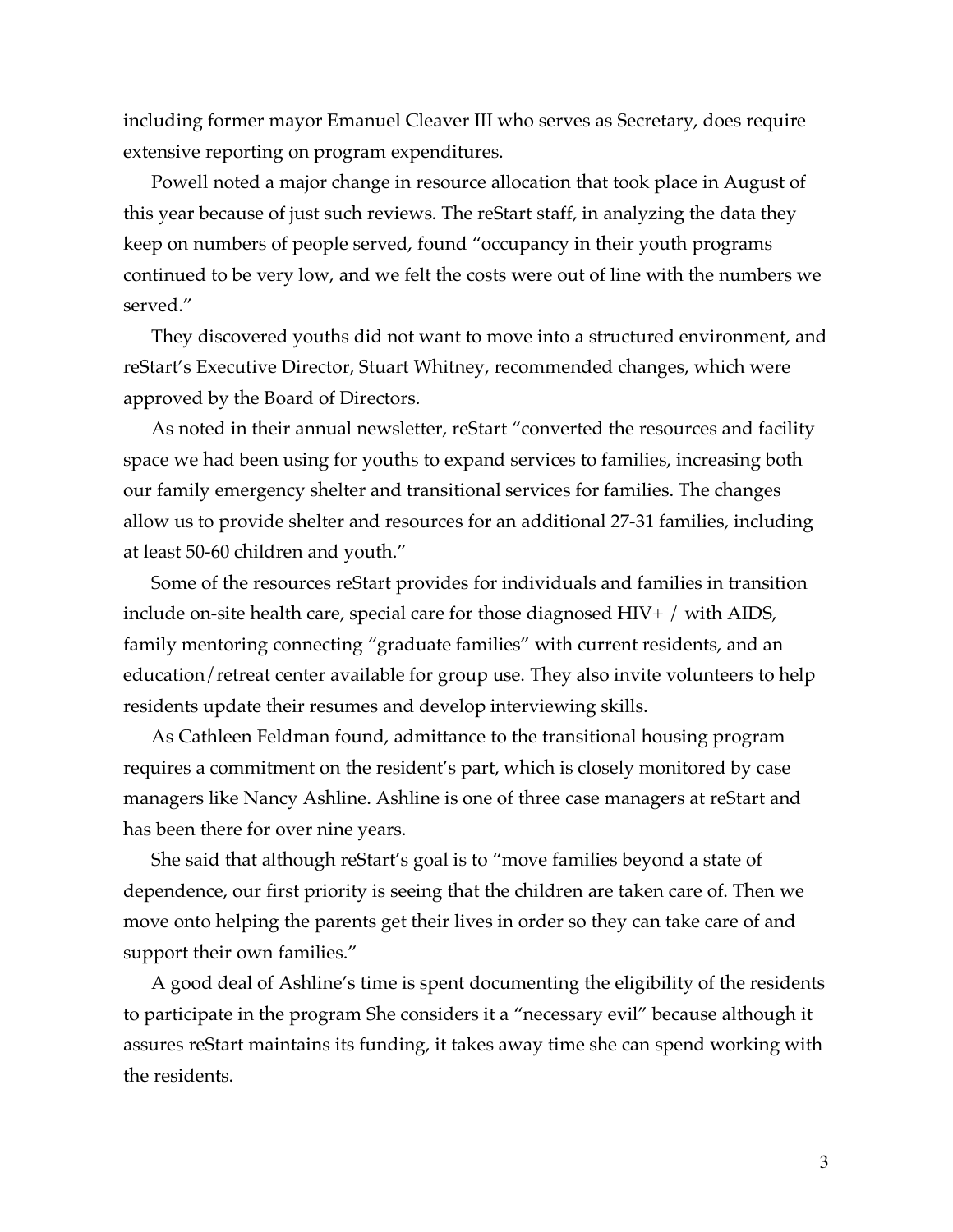Every week, residents have a face-to-face meeting with their case manager to go over the past week's efforts. Sometimes there is not much progress, but according to Ashline, the main thing the case manager looks for is a "good-faith" effort in order for the resident to remain in the program.

New resident Cathleen Feldman knows the reStart guidelines by heart. "Each resident has to meet certain rules. We set goals for finding a job and a place to live, we have to sign in and out each day with a explanation of where we're going and what we'll be doing to reach our goals, we have an 8 p.m. curfew, and absolutely no drugs, alcohol or smoking."

Feldman understand these expectations and that "it's up to each of us to decide how much or how little we want to do. But if we don't make the effort, we won't be here long." She now works part-time as receptionist for reStart. "It makes me feel good that I'm doing something to help myself, plus my case manager sees that I want to do better."

In 2000, reStart served over 1,040 people like Feldman. The numbers include single males, females and families in transitional and supportive programs as well as emergency shelter facilities. That translates into nearly 52,000 bednights throughout the year with an average stay in the emergency shelters of three weeks and an average stay in the transitional programs of about two and a half months.

The Form 990 tax returns reStart filed with the IRS for 1998 through 2000 show that, on average, reStart spends a significant portion of its funds – 72 percent – directly on those program costs, with an additional 3 percent on fundraising. All of reStart's emergency and transitional or supportive housing programs are handled by a full-time office staff of 12, plus an additional 33 people who work in various capacities.

reStart's tax returns also show no employees with salaries over \$50,000. When you talk with the people who work at reStart, you quickly realize they come to their jobs each day because they care for the reStart residents, not for the financial rewards. And at least some of the residents they are trying to help appreciate their efforts.

Ask Cathleen Feldman as she proudly sits at the reception desk and dreams of finding a job and home of her own.